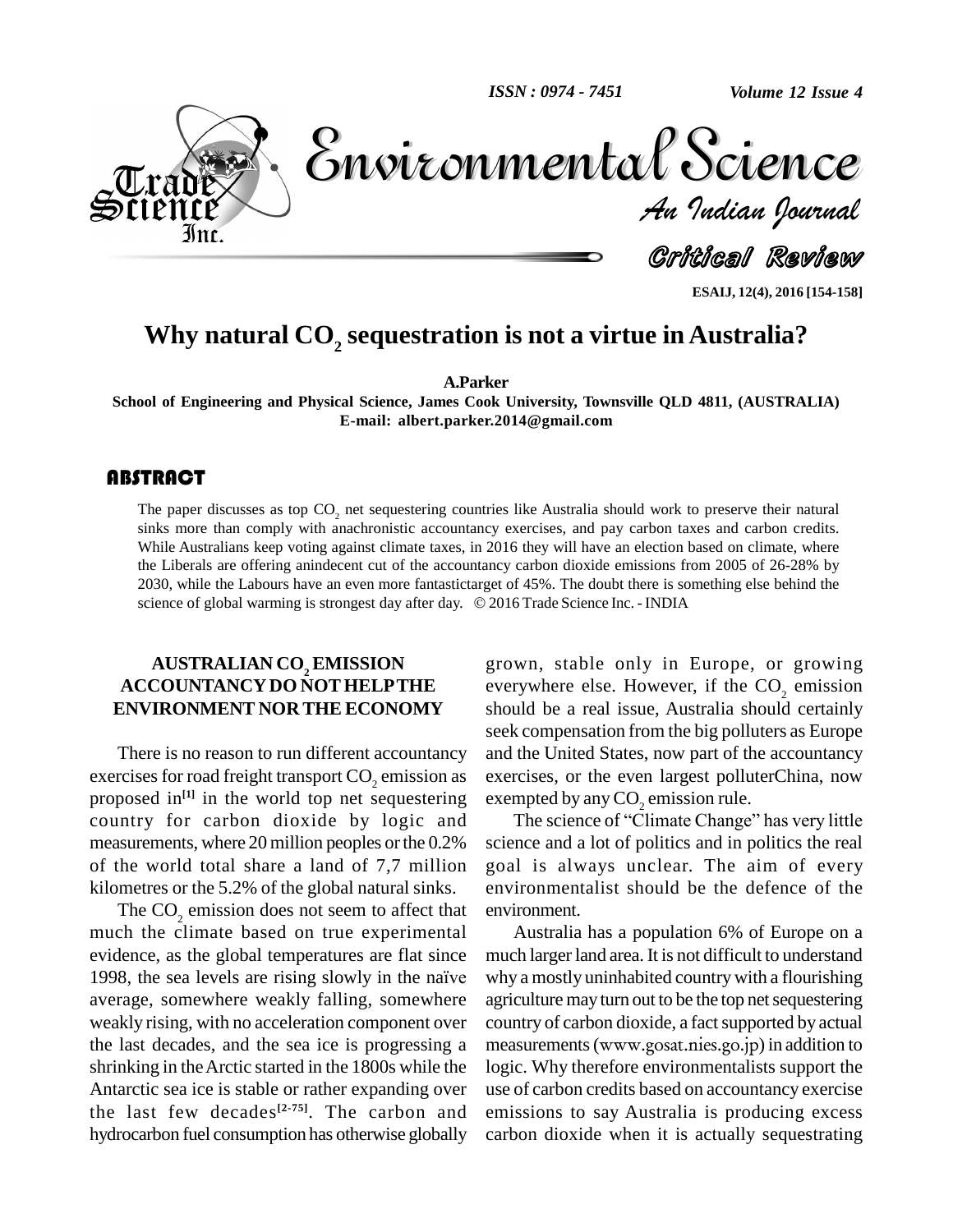## Critical Review

carbon dioxide is an environmental mystery.

Preservation of what has been destroyed already almost everywhere else in the world does not seem an environmental goal,as plants and wild life certainly do not pay taxes or vote for any one. The global consumption of carbon and hydrocarbon fuels has continued to rise over the last 35 years (www.eia.gov) similarly to the world population (www.worldbank.com), now totalling 7,5 billion peoples, while from the satellite monitoring,the lower troposphere temperature (LTT) over the same time window has reduced his growth rate year after year to become basically flat over the last 18 years (vortex.nsstc.uah.edu) and the Antarctic sea ice growth has eventually outpaced the Arctic sea ice reduction (www.nsidc.org).

Very likely, global warming, has continued since the last Ice Age unrelated to  $\mathrm{CO}_2$  levels, with natural sus multi-decadal oscillations originating phases of growing temperatures, asfor example 1910 to 1940 and 1970 to 2000, and phases of temperatures everything but growing, as 1940 to 1970 and 2000 to very likely 2030. However, if the  $\text{CO}_2$  levels could Wl have a consequence on temperature, their control should be better done seriously.

As natural sinks are sequestrating about 50% of the carbon dioxide emission, and Australia is rich of natural sinks, which is the point to discuss different assessments of the carbon dioxide emission of the Australian road freight transport sector, when as the top net sequestering country if the carbon dioxide could be really an issue Australia should ask top net sequestering country if the carbon dioxide achic could be really an issue Australia should ask poss compensation to the big polluters – United States toda could be really an issue Australia should ask po<br>compensation to the big polluters – United States too<br>and Europe – that want to manage the carbon credit to schemes, as well as other countries as the 1.4 billion people China that despite contributing more than everybody else to the net emission are not included in accountancy exercises ?

There is no real difference in between one accountancy exercise and another, as it is the principle of the pro capita emissions only by selected countries and by selected activities to be accounted for that is completely flawed. The 20 millions of Australians sharing a 7,7 millions of square kilometres sinks for the carbon dioxide produced by others, have no reason to be concerned about their pro-capita carbon dioxide emission from accountancy exercises, being their next emission actually the top world pro capita sequestration.

Certainly world politics make much easier for Europe and the United States to lodge absurd requests with Australia rather th an with the 1.4 billion people China (or the 1.3 billion peoples India)and the many other carbon polluting countries that are presently granted exemption by the carbon accountancy exercises.

As globally the yearly turnover of the carbon dioxide industry has reached 1.5 trillion \$ (www.climatechangebusiness.com), we doubt this abnormal growth will bring any benefit to the environment, but may certainly motivate more and more study of what is not relevant for the environment while neglecting the more profound issues of sustainability related to growing overpopulation on a finite planet.

#### **DISCUSSIONAND CONCLUSION**

today configuration. The doubt there is something *Iming* is<br> *Indian*<br> *Indian*<br> *I Science*<br> *Indian*<br> *Indian* mething<br>ming is<br>ral CO<sub>2</sub><br>e answer<br>istration<br>Science While Australians keep voting against climate taxes, in 2016 they will have an election based on climate, where the Liberals are offering an indecent cut of the accountancy carbon dioxide emissions from 2005 of 26-28% by 2030 that is impossible, while the Labours have an even more fantastic target of 45%. Obviously, none of the two parties has any clue of the actual engineering issues to address to achieve these targets. There is however the possibility of keep burning all the coal as it is done today but pay trillions of dollars of carbon credits to foreign financial institutions. Similarly, none of the two parties considered the consequences the draconian measures against the carbon could have on the Australian economy. Very likely, the wrong focus on the accountancy  $CO$ , emission will translate in an impoverishment of the country then forced to give up with the protection of the environment and the natural sinks of Australia for a much worse than else behind the science of global warming is strongest day after day. So why natural  $CO<sub>2</sub>$ sequestration isnot a virtue inAustralia? The answer is possibly because big burocracy, big administration

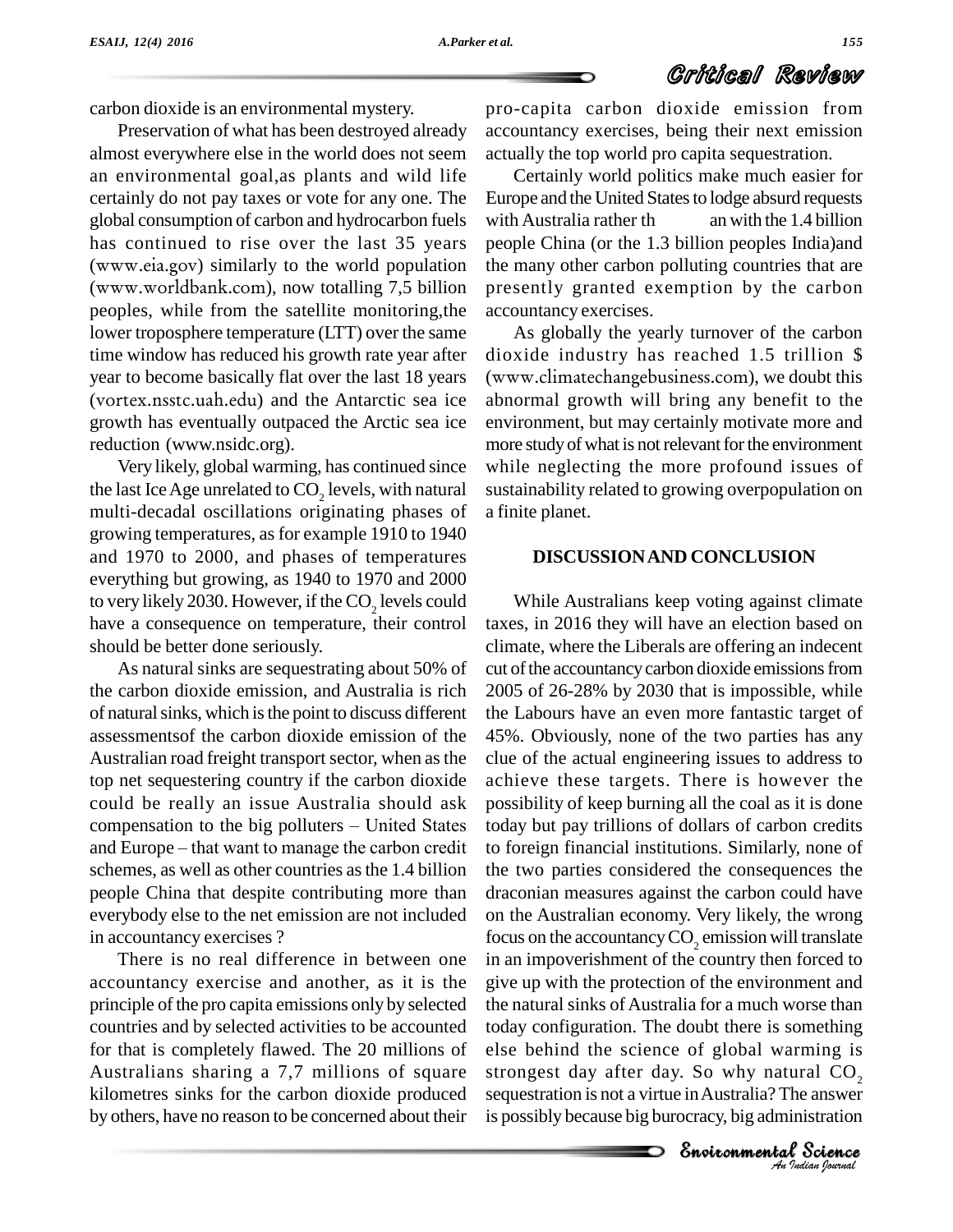## Critical Review

and control, big politics and big finance do not get any advantage from keeping nature as it is in Australia.

#### **REFERENCES**

- **[1]** S.Kinnear, A.Rose, J.Rolfe; "Emissions reporting in the Australian road freight transport sector: is there a better method than the default option?", International Journal of Sustainable Transportation, **9(2)**, 93-102 **(2015)**.
- **[2]** A.Parker, Oscillations of sea level rise along the Atlantic coast of North America north of Cape Hatteras, Natural Hazards 2013, 65(1):991-997.
- **[3]** A.Parker; Sea level trends at locations of the united states with more than 100 years of recording, Natural Hazards, **65(1), 65**, 1011-1021 **(2013)**.
- **[4]** A.Parker, M.Saad Saleem, M.Lawson; Sea-level trend analysis for coastal management, Ocean & Coastal Management, **73**, 63-81 **(2013)**.
- **[5]** A.Parker; Comment on low-frequency sea level variation and its correlation with climate events in the Pacific, Chinese Science Bulletin, **58(14)**, 1708-1713 **(2013)**.
- **[6]** N.A.Mˆrner, A.Parker; Present-to-future sea level changes: The Australian case, Environmental Sciences:An Indian Journal, **8(2)**, 43-51 **(2013)**.
- [7] A.Parker; Is there any real chance for carbon capture to be beneficial to the environment?, Energy Policy, **57**, 107-108 **(2013)**.
- **[8]** A.Parker; Natural oscillations and trends in longterm tide gauge records from the pacific, Pattern Recogn.Phys., **1**, 1-13 **(2013)**. **EVALUATE:**<br> **EVALUATE:**<br> **EVALUATE:**<br> **EVALUATE:**<br> **EVALUATE:**<br> **EVALUATE:**<br> **EVALUATE:**<br> **EVALUATE:**<br> **EVALUATE:**<br> **EVALUATE:**<br> **EVALUATE:**<br> **EVALUATE:**<br> **EVALUATE:**<br> **EVALUATE:**<br> **EVALUATE:**
- Recogn.Phys., 1, 1-13 (2013).<br>A.Parker, T.Watson; Discussion of "towards a global hegionally varying allowance for sea-level rise" by J.R.Hunter, J.A.Church, N.J. White, X. Zhang [Ocean Engineering 71(1)17-27 (10 October 2013)], Ocean Engineering, **72**, 470-472 **(2013)**.
- [10] A.Parker; The non-linear, naturally oscillating pattern of sea-levels in the Chesapeake Bay, East Coast, USA, Nonlinear Engineering, **2(1-2)**, 1-10 **(2013)**.
- $(2013)$ . **[11]** A.Parker; Melbourne urban heat island contamination of temperature trend maps in victoria, australia, Nonlinear Engineering, **2(1-2)**, 39-62
- **Comparison of late**<br> **Analytical Science CIS**<br> **Analytical Science CIS**<br> **Analytique CIS**<br> **Analytique CISC [12]** A.Parker; Comparison of latest us and global tide gauge results with the ipcc ar4 sea level projections: The acceleration free US and world average tide gauges, Environmental Science:An Indian Journal,

**8(7)**, 286-291 **(2013)**.

- **[13]** A.Parker; Energy budget constraints on climate response: Uncertainty or wrong theory?, Environmental Science: An Indian Journal, **8(8)**, 293-296 **(2013)**.
- [14] A.Parker; A Realistic lower bound to the 2050 sealevel rise, International Journal of Ocean and Climate Systems, **4(3)**, 197-211 **(2013)**.
- **[15]** A.Parker;Apparent hot and cold spots of acceleration along the Atlantic and Pacific coasts of the United States, Nonlinear Engineering, **3(1)**, 51-56 **(2013)**.
- **[16]** A.Parker; The only reliable measurements of ocean temperatures show a statistically not significant warming over the decade since they started, Environmental Science:An Indian Journal, **9(1)**, 01- 06 **(2013)**.
- [17] A.Parker; Is the sea level accelerating in the marshall islands?, Environmental Science:An Indian Journal, **8(11)**, 425-428 **(2013)**.
- [18] A.Parker; Assessment Of Present Sea Level Velocity And Acceleration In Europe, Environmental Science: An Indian Journal, **9(2)**, 45-53 **(2013)**.
- [19] A.Parker; The present global warming hiatus is part of a quasi-60 years oscillation in the worldwide average temperatures in the downwards phase, Environmental Science:An Indian Journal, **9(1)**, 14- 22 **(2014)**.
- **[20]** A.Parker; Mismatch between acceleration of reconstructed sea levels and gradient of reconstructed temperatures, Environmental Science: An Indian Journal, **9(1)**, 31-36 **(2014)**.
- **[21]** A.Parker; Reply to comment on sea-level trend analysis for coastal management by A.Parker, M.SaadSaleem, M.Lawson, Ocean & Coastal Management, **87**, 116-118 **(2013)**.
- **[22]** A.Parker; Why global warming went missing since the year 2000, Nonlinear Engineering, **2(3-4)**, 129- 135 **(2014)**.
- **[23]** A.Parker; Minimum 60 years of recording are needed to compute the sea level rate of rise in the western south pacific, Nonlinear Engineering, **3(1)**, 1-10 **(2013)**.
- **[24]** A.Parker; Impacts of sea level rise on coastal planning in Norway, Ocean Engineering, **78**, 124- 130 **(2014)**.
- **[25]** A.Parker; Comment to assessing sea level rise costs and adaptation benefits under uncertainty in greece, Environmental Science and Policy, **38**, 178-179 **(2014)**.
- [26] A.Parker; Are carbon driven models to predict global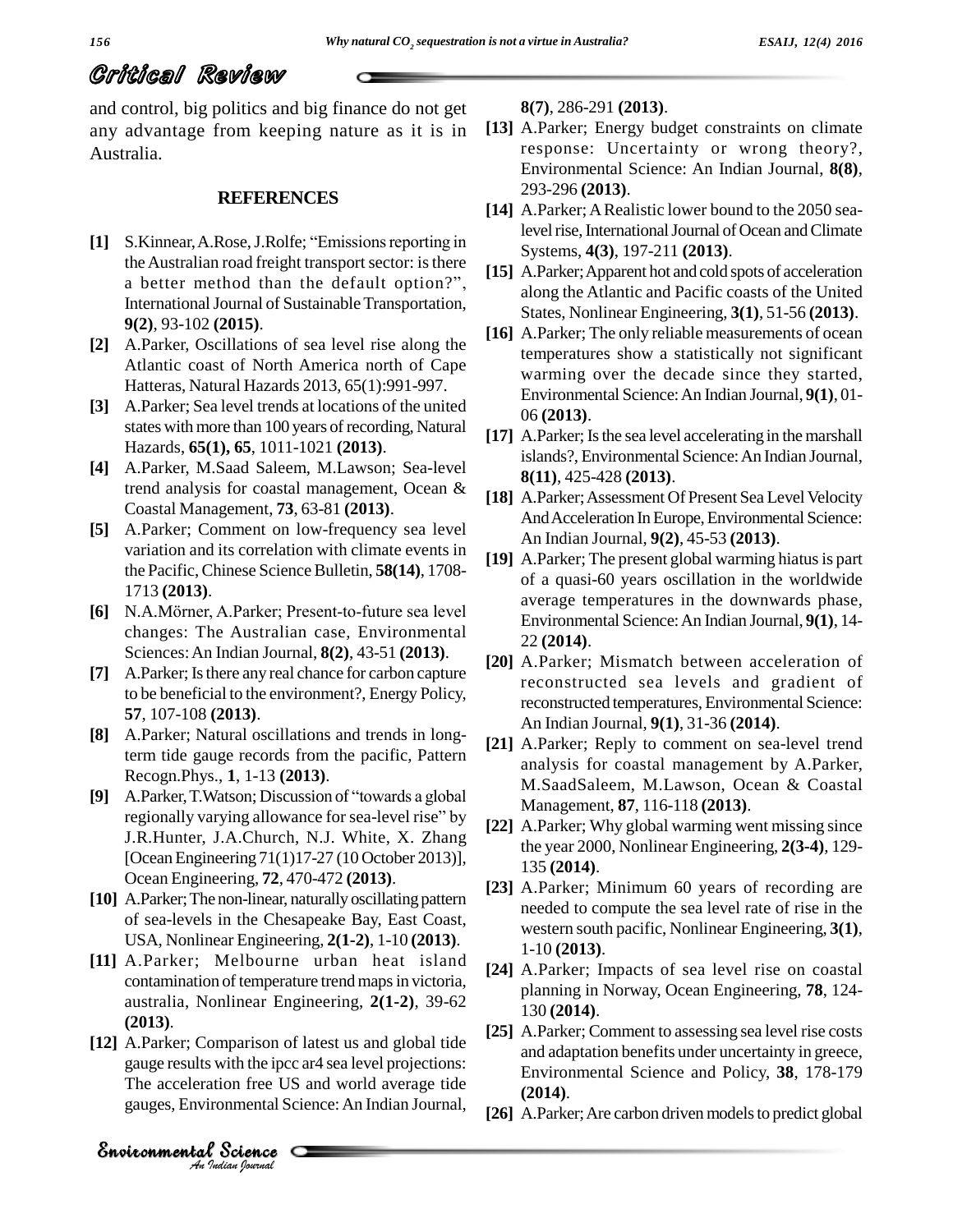temperature change and sea level rise still actual?, Environmental Science: An Indian Journal, **9(4)**, 156-161 **(2014)**.

- **[27]** A.Parker; Realistic global sea level rise scenarios for the Finnish coast, Environmental Science: An Indian Journal, **9(5)**, 186-192 **(2014)**.
- **[28]** A.Parker; Sea level rise along the mediterranean coast of Egypt, Environmental Science: An Indian Journal, **9(7)**, 231-236 **(2014)**.
- **[29]** A.Parker; Confirming the lack of any sea level acceleration around the Australian coastline, Nonlinear Engineering Nonlinear Engineering, 3(2), 99-105 **(2014)**.
- **[30]** A.Parker; Trends in carbon and hydrocarbon **(2014)**.
- **[31]** A.Parker; May the variable Sun weather and irradiance affect the climate on Earth?, Environmental Science: An Indian Journal, **9(6)**, 203-210 **(2014)**.
- [32] A.Parker; Reply to: "Comment on 'lower bounds to future sea-level rise", International Journal of Ocean and Climate Systems, **5(1)**, 35-38 **(2014)**.
- **[33]** A.Parker; Cherry-picking the sea-level rise, Environmental Science: An Indian Journal, **9(9)**, 320-324 **(2014)**.
- **[34]** A.Parker; Coastal life is not under threat by the carbon dioxide emissions, Journal of Coastal Life Medicine, **2(3)**, 169-252 **(2014)**.
- **[35]** A.Parker; Confirming the lack of acceleration in the pacific sea levels,Environmental Science:An Indian Journal, **9(11),** 376-389 **(2014)**.
- **[36]** A.Parker; Discussion of a semi-empirical approach to projecting future sea-level rise, Nonlinear Engineering, **3(3)**, 149-153 **(2014)**.
- **[37]** A.Parker; Renewable energy target for australia the role of fuel conversion efficiency and waste biomass valorization,Energy&Environment, **26(5)**, 847-851 **(2015)**.
- **[38]** A.Parker; Discussion of timescales for detecting a significant acceleration in sea level rise by parabolic fittings of naturally oscillating time series, Environmental Science: An Indian Journal, **9(12)**, 425-430 **(2014)**.
- [39] A.Parker; Present contributions to sea level rise by thermal expansion and ice melting and implication on coastal management, Ocean and Coastal Management, **98**, 202-211 **(2014)**.
- **[40]** A.Parker; Discussion of increased ice losses from antarctica detected by cryosat-2 - short periods of 3

years of data should not be used to infer any trend, Environmental Science: An Indian Journal, **9(12)**,

Critical Review

- 431-437 **(2014)**. [41] A.Parker; Persisting problems affecting the reliability of the satellite altimeter based global mean sea level computation, Pattern Recognition in Physics, **2(2)**, 65-74 **(2014)**.
- **[42]** A.Parker; Pattern recognition of temperature trends for antarctica from linear and nonlinear regression analyses, Nonlinear Engineering, **3(3)**, 179-187 **(2014)**.
- [43] A.Parker; Discussion of the case of the missing heat, Nonlinear Engineering, **3(4)**, 247-253 **(2014)**.
- resources, Nonlinear Engineering, **3(2)**, 81-88 **[44]** A.Parker; Global temperatures may not increase by Nonlinear Engineering, 3(4), 247-253 (2014).<br>A.Parker; Global temperatures may not increase by<br>4°C by the end of this century, Current Science, **107(3)**, 0.356 **(2014)**.
	- **[45]** A.Parker; The temperature record of alice spring, Northern territory of australia revisited, Environmental Science: An Indian Journal, **10(3)**, 81-87 **(2015)**.
	- [46] A.Parker; Assessment of 20th century sea level rise in new zealand including measurement inaccuracy, Environmental Science: An Indian Journal, **10(2)**, 76-80 **(2015)**.
	- **[47]** A.Parker, C.D.Ollier; Deliberate misrepresentation of the rainfall patterns of Australia: There are no rainfall reductions in Australia caused by the globally increasing anthropogenic carbon dioxide emission, Environmental Science:An Indian Journal, **10(10)**, 376-383 **(2015)**.
	- **[48]** A.Parker, C.D.Ollier; The warming of Australia is man-made, but not by carbon dioxide, Environmental Science: An Indian Journal, **10(5)**, 172-183 **(2015)**.
	- **[49]** A.Parker; Discussion of tide gauge location and the measurement of global sea level rise, Environmental Science:An Indian Journal, **10(5)**, 161-166 **(2015)**.
	- **[50]** A.Parker, C.D.Ollier; Carbon dioxide flux measurements based on satellite observations differ considerably from the consensus values, Energy & Environment, **26(3)**, 457-463 **(2015)**.
	- **And** *Anatomental* Science: An Indian Journal, **10(6)**, [51] A.Parker, C.D.Ollier; Cherries, apples and sea levels: Discussion of NeilJ.White et al.,Australian sea levels -trends, regional variability and influencing factors, Earth-Science Reviews, **136**, 155-174 **(2014)**; 191-195 **(2015)**.
	- *India* since<br>*Journal of*<br>*P Science*<br>*P Science*<br>*Padian bournal* al,  $10(6)$ ,<br>dia since<br>ournal of<br>ces,  $8(9)$ ,<br>Science **[52]** A.Parker, C.D.Ollier; Sea level rise for India since the start of tide gauge records, Arabian Journal of Geosciences,Arabian Journal of Geosciences, **8(9)**,